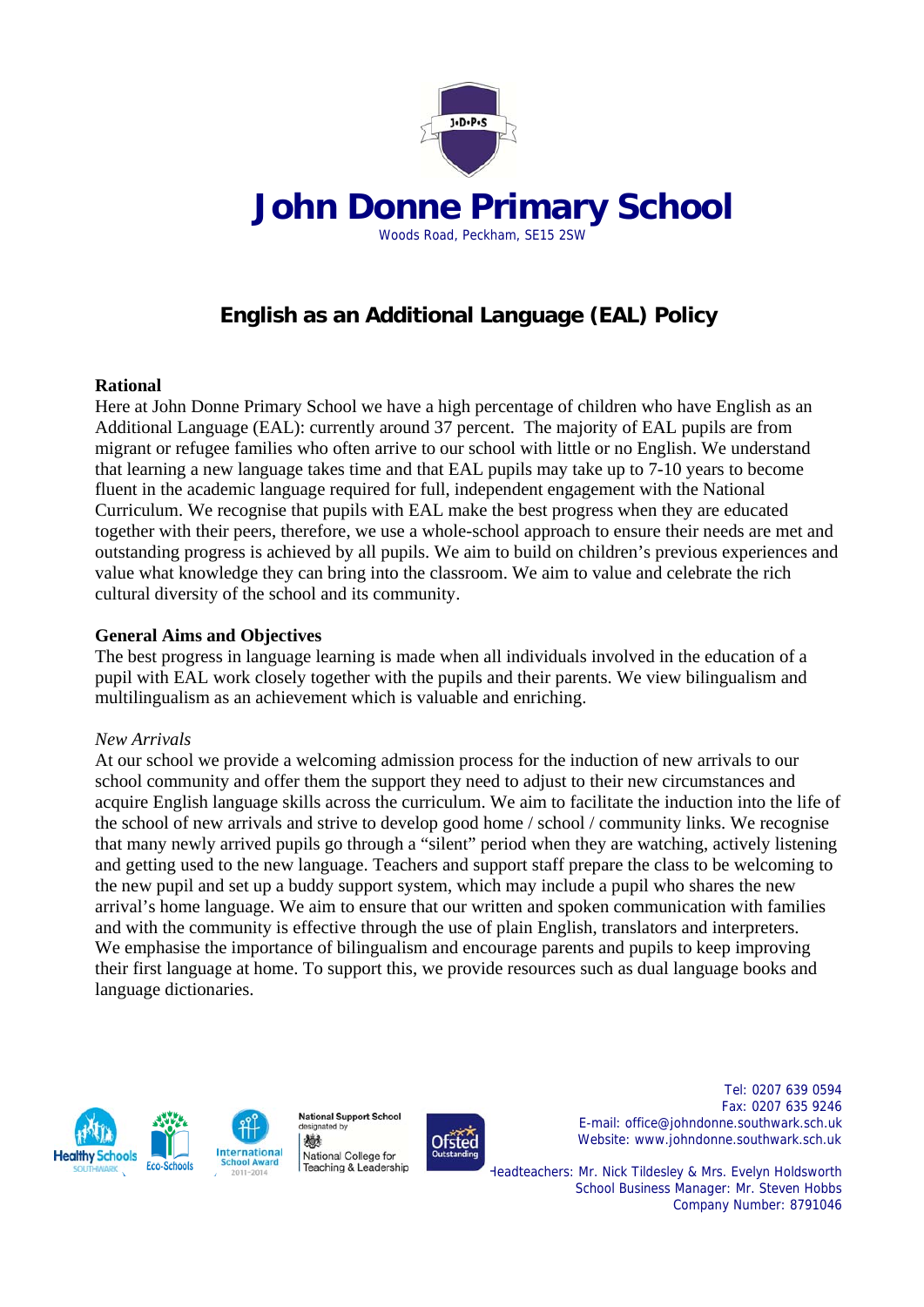### *Advanced English Learners*

We recognise that some pupils might seem fluent speakers of English as they have fully developed their social communication skills in English. However, we understand that acquiring academic language fluency takes time. Therefore, we use a whole school approach in order to support our advanced bilingual learners by planning and scaffolding activities to suit all of our pupils needs.

### **Planning and resources**

As part of our induction procedure we aim to find out the extent of former education and whether the child is literate in the home language. In our planning we take account of the pupil's stage of English acquisition and how this impacts on the pupil's ability to access the curriculum. We recognise that EAL is not a disadvantage and does not classify as SEN.

We provide a wide range of dual language books, dictionaries and other resources to help the progress of EAL learners.

### **Teaching and Learning**

Planning for bilingual learners will identify the demands of the national curriculum and provide differentiated opportunities matched to individual EAL pupils' needs. Planning is shared with support staff.

Key features of language, which are necessary for effective participation, are identified.

These might be key words, certain patterns of grammar or uses of language.

Classroom activities have clear learning objectives and appropriate support and resources are deployed to ensure that pupils are able to participate in lessons. Staff review groupings and seating arrangements to ensure that EAL learners have access to strong English language peer models.

### **Strategies**

Staff use support strategies to ensure curriculum access:

- · Collaborative group work
- · Enhanced opportunities for speaking and listening
- · Effective role models of speaking, reading and writing
- · Additional verbal support-repetition, alternative phrasing, peer support

· Additional visual support, e.g. posters, objects, non-verbal clues, pictures, demonstration, use of gesture, etc.

- · Bilingual resources, e.g. dictionaries, on-line support, bilingual staff/pupils, texts, key word lists.
- · Writing frames, directed activities related to texts.
- · Opportunities for role play
- · Pupils receive regular feedback from staff
- · Opportunities are taken to focus on the cultural knowledge explicit or implicit in texts
- · Discussion is provided before and during reading and writing activities.

## **Assessment and Record Keeping**

We recognise that bilingual EAL learners can make rapid progress in acquiring English but also that to be fully competent in the use of academic language for learning can take up to ten years. New arrivals are given time to settle in during which they are assessed formally and informally to build up a profile of what they already know and what strategies might be needed to accelerate learning.

All newly arrived children participate in the Induction program which is run by the EAL co-ordinator. In class support is provided to EAL pupils according to needs, which is determined through monitoring of progress. Children's speaking and listening levels are assessed termly using the NASSEA EAL steps.

## **Special Educational Needs and More Able, Gifted and Talented Pupils**

The school recognises that most EAL pupils needing additional support do not have SEN needs. However, should SEN needs be identified during assessment, EAL pupils will have equal access to